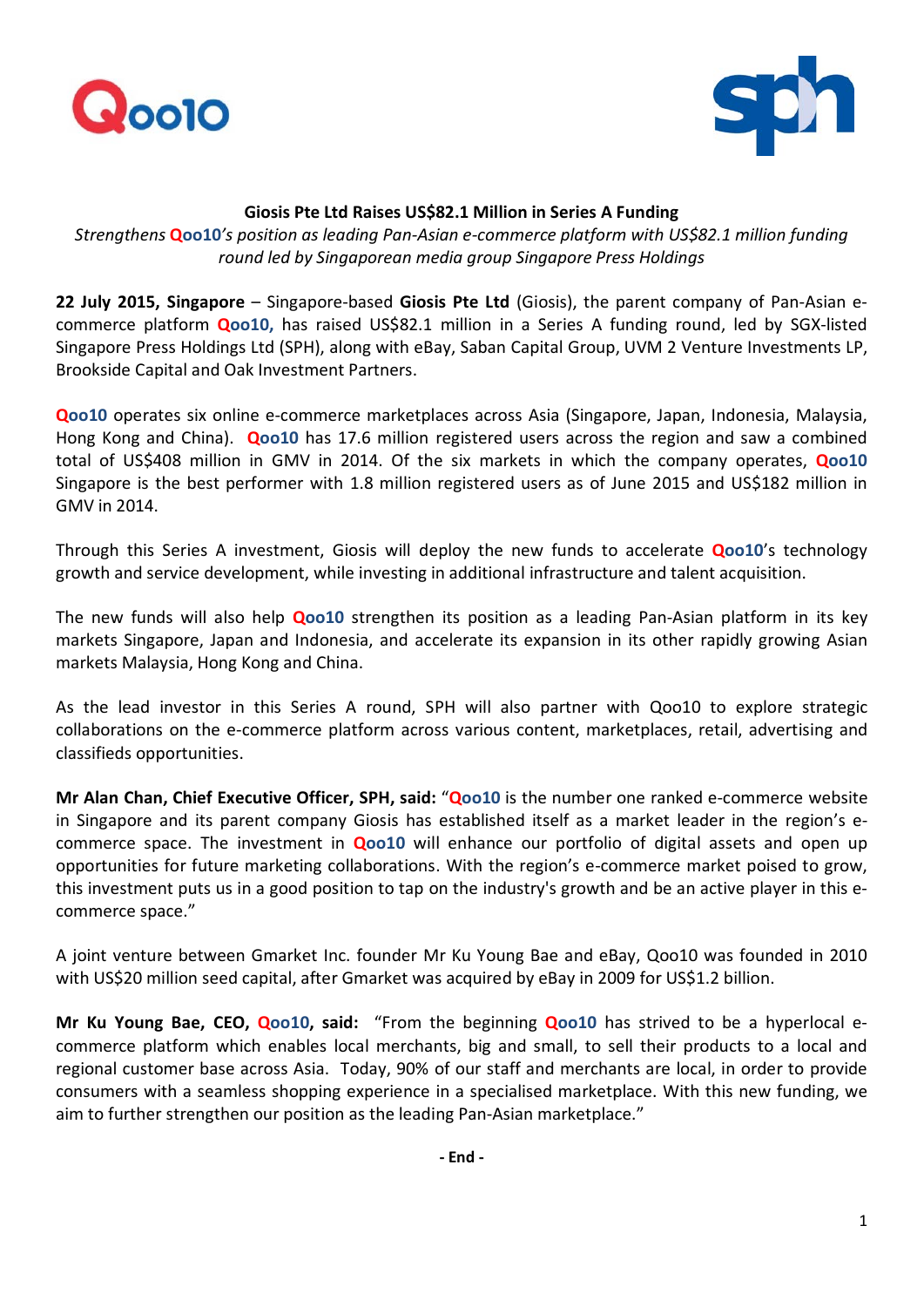**For media queries, please contact:**

**James Lin Senior Public Relations Executive** Qoo10 Singapore DID: +65 6571-6465 Email: [james.lin@qoo10.com](mailto:james.lin@qoo10.com)

**Chin Soo Fang (Ms)** Head Corporate Communications & CSR Singapore Press Holdings Limited DID: (65) 6319 1216 HP: (65) 9688 6209 Email: [soofang@sph.com.sg](mailto:soofang@sph.com.sg)

**Yeo Siew Chi (Mr)**  Manager Corporate Communications & CSR Singapore Press Holdings Limited DID – (65) 6319 1586 HP- (65) 749 5105 Email – [yeosc@sph.com.sg](mailto:yeosc@sph.com.sg)



## **About Qoo10**

Launched in June 2010, **Qoo10** Singapore is the No. 1 Singapore-based e-commerce platform (Alexa Country Rank #10), with 1.8 million registered users. A joint venture established between Gmarket founder Mr Ku Young Bae and eBay, **Qoo10** has marketplaces in Japan, Korea, Indonesia, Malaysia, Hong Kong and China.

Our mission is to establish a decentralised and open market e-commerce platform which provides everyone with the opportunity to buy and sell almost anything. With a holistic customer-centric business model, **Qoo10** is the **Qoo**-ler way to shop.

For more information about the company, please visit our website at [http://www.Qoo10.sg/](http://www.qoo10.sg/) 

## **About Singapore Press Holdings Ltd**

Incorporated in 1984, main board-listed Singapore Press Holdings Ltd (SPH) is Asia's leading media organisation, engaging minds and enriching lives across multiple languages and platforms, ranging from print, digital, radio and out-of-home media.

SPH owns award-winning newspapers, magazines and best-selling books in both print and digital editions, as well as online classified businesses in the region. In addition, SPH has two English radio stations and one Chinese radio station, an out-of-home digital advertising unit, a regional events and conferences arm, and runs a chain of modern retail convenience stores. SPH also has a 20 per cent stake in MediaCorp TV Holdings Pte Ltd, which operates free